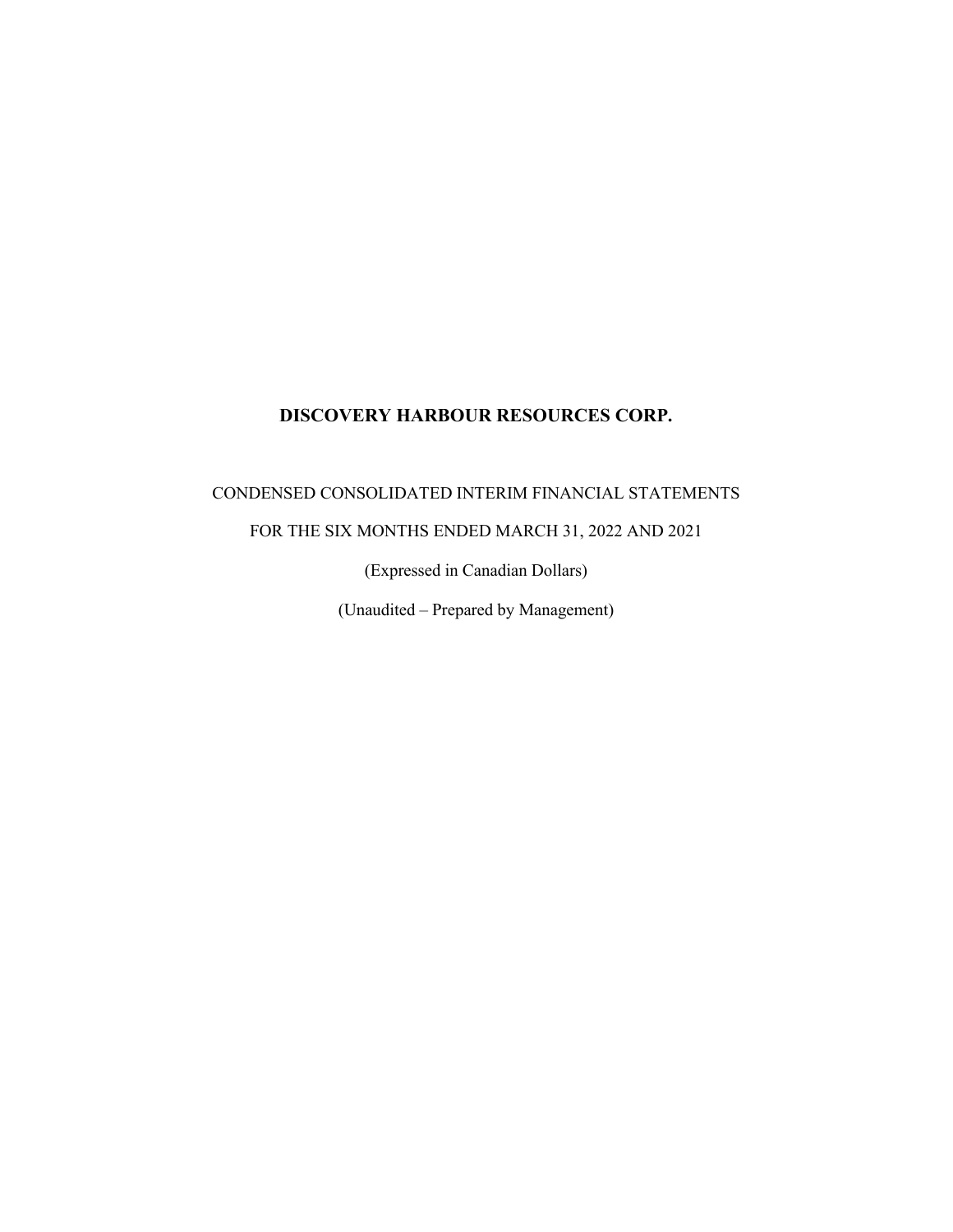## **NOTICE TO READER**

Under National Instrument 51-102, Part 4, subsection 4.3(3)(a), if an auditor has not performed a review of the condensed consolidated interim financial statements, they must be accompanied by a notice indicating that the financial statements have not been reviewed by an auditor.

The accompanying unaudited condensed consolidated interim financial statements of Discovery Harbour Resources Corp. (the "Company") have been prepared by and are the responsibility of the Company's management.

The Company's independent auditor has not performed a review of these financial statements in accordance with standards established by Chartered Professional Accountants of Canada for a review of interim financial statements by an entity's auditor.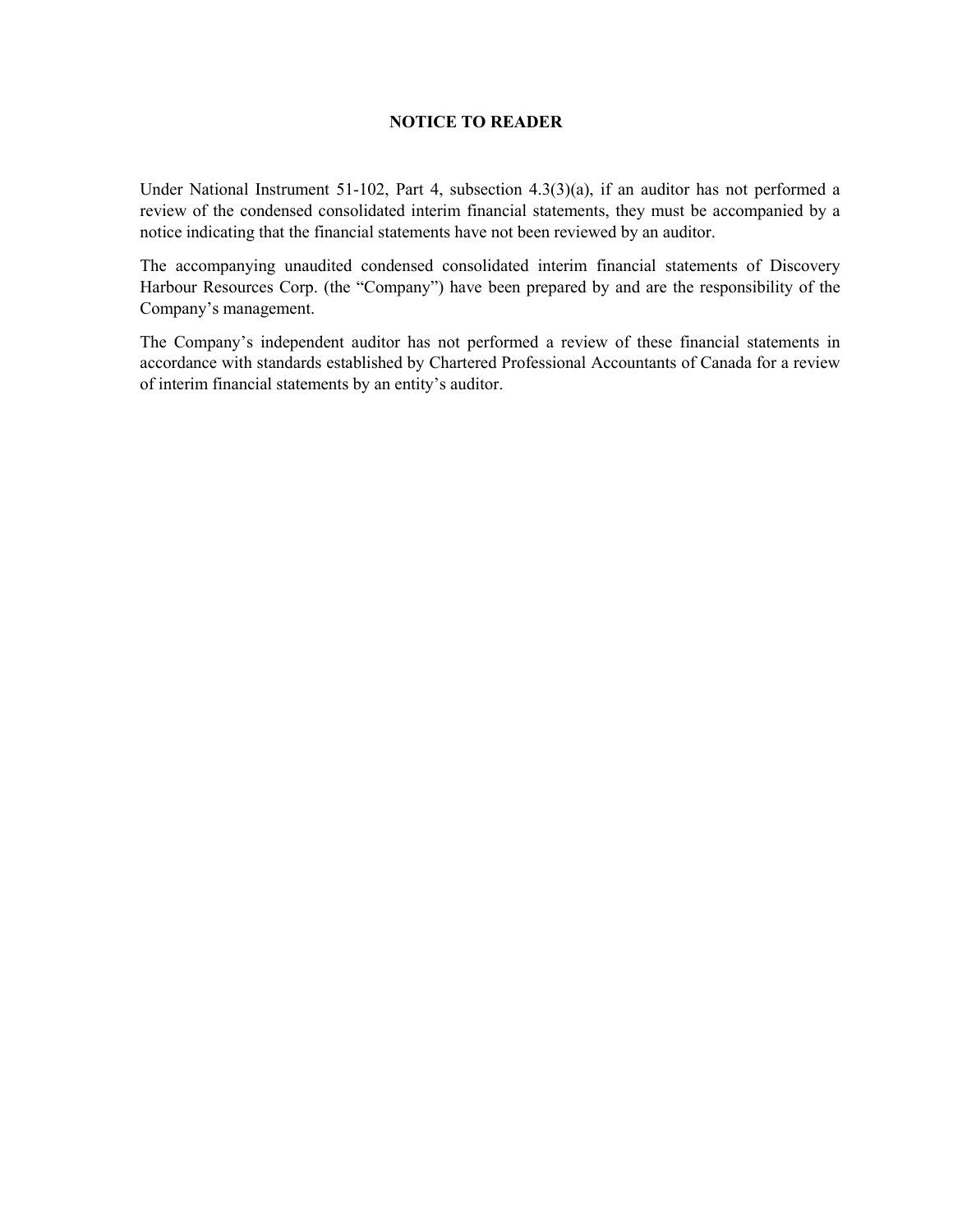## **CONDENSED CONSOLIDATED INTERIM STATEMENTSOF FINANCIAL POSITION**

**(Expressed in Canadian Dollars)**

|                                   |                | March 31,      |                       |
|-----------------------------------|----------------|----------------|-----------------------|
|                                   | <b>Note</b>    | 2022           | September 30,<br>2021 |
|                                   |                | \$             | S                     |
|                                   |                |                |                       |
| <b>Assets</b>                     |                |                |                       |
| <b>Current assets</b>             |                |                |                       |
| Cash                              |                | 493,572        | 1,086,337             |
| Short-term investments            | 5              | 9,952          | 6,712                 |
| Amounts receivable                |                | 8,423          | 5,733                 |
| Prepaid expenses and deposits     |                |                | 8,994                 |
| Total current assets              |                | 511,947        | 1,107,776             |
| <b>Non-current assets</b>         |                |                |                       |
| Investments                       | 5              | $\mathbf{1}$   | 1                     |
| Exploration and evaluation assets | 6              | 2,277,515      | 1,861,403             |
|                                   |                |                |                       |
| Total assets                      |                | 2,789,463      | 2,969,180             |
| <b>Liabilities</b>                |                |                |                       |
|                                   |                |                |                       |
| <b>Current liabilities</b>        |                |                |                       |
| Trade and other payables          |                | 8,252          | 215,899               |
| Due to related parties            | 10             |                | 15,514                |
| Loan payable                      | $\overline{7}$ | 40,000         | 40,000                |
| <b>Total liabilities</b>          |                | 48,252         | 271,413               |
| <b>Equity</b>                     |                |                |                       |
| Share capital                     | $8\,$          | 22,156,822     | 22,156,822            |
| Contributed surplus               | 8              | 2,503,564      | 2,451,834             |
| Accumulated deficit               |                | (21, 919, 175) | (21,910,889)          |
| Total equity                      |                | 2,741,211      | 2,697,767             |
|                                   |                |                |                       |
| Total liabilities and equity      |                | 2,789,463      | 2,969,180             |

Nature of operations and going concern (Note 1)

These condensed consolidated interim financial statements were approved and authorized for issue by the Board of Directors:

*/s/"Mark Fields"* Director */s/"Andrew Hancharyk"* Director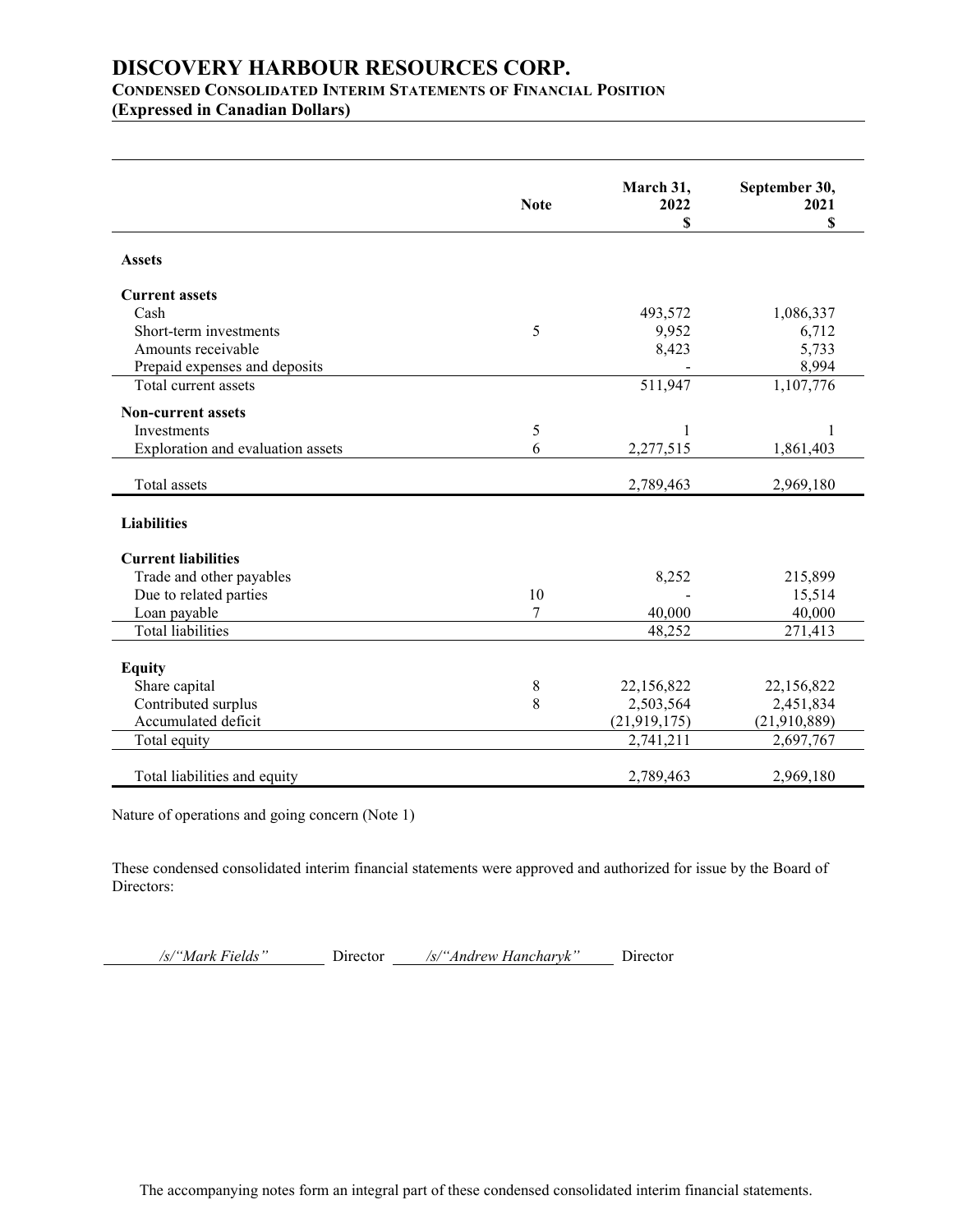## **CONDENSED CONSOLIDATED INTERIM STATEMENTSOF COMPREHENSIVE LOSS FOR THE SIX MONTHS ENDED MARCH 31, 2022 AND 2021**

**(Expressed in Canadian Dollars)**

|                                                         |             |            | Three months ended |            | Six months ended |  |
|---------------------------------------------------------|-------------|------------|--------------------|------------|------------------|--|
|                                                         |             | March 31   | March 31           | March 31   | March 31         |  |
|                                                         | <b>Note</b> | 2022       | 2021               | 2022       | 2021             |  |
|                                                         |             | \$         | S                  | S          | \$               |  |
|                                                         |             |            |                    |            |                  |  |
| <b>Expenses</b>                                         |             |            |                    |            |                  |  |
| Accounting and audit fees                               |             | 13,100     | 6,500              | 28,600     | 12,500           |  |
| Consulting fees                                         |             |            |                    |            | 3,000            |  |
| Insurance                                               |             | 3,594      | 2,835              | 7,188      | 5,734            |  |
| Investor communications                                 |             | 4,300      | 3,892              | 5,950      | 5,382            |  |
| Legal                                                   |             | 8,089      | 5,371              | 8,344      | 6,977            |  |
| Management fees                                         | 10          |            | 25,000             | 30,000     | 55,000           |  |
| Office and administration                               |             | 4,507      | 5,339              | 5,612      | 9,845            |  |
| Salaries and benefits                                   | 10          | 39,288     | 17,178             | 52,160     | 42,923           |  |
| Share-based payments                                    | 9,10        | 51,730     | 16,306             | 51,730     | 16,306           |  |
| Transfer agent and filing fees                          |             | 7,694      | 16,574             | 8,863      | 20,029           |  |
| <b>Total expenses</b>                                   |             | (132, 302) | (98, 995)          | (198, 447) | (177,696)        |  |
|                                                         |             |            |                    |            |                  |  |
| Recovery of exploration and<br>evaluation assets        |             |            |                    | 183,933    |                  |  |
|                                                         |             |            |                    |            |                  |  |
| Interest income                                         |             |            | 56                 |            | 182              |  |
| Foreign exchange gain (loss)                            |             | (120)      | (4,501)            | 2,988      | (44, 855)        |  |
| Unrealized gain on investments                          |             | (2,777)    | 2,314              | 3,240      | 2,314            |  |
| Other income (expenses)                                 |             | (2,897)    | (2, 131)           | 190,161    | (42,359)         |  |
| Net loss and comprehensive loss for the period          |             | (135, 199) | (101, 126)         | (8, 286)   | (220, 055)       |  |
| Loss per common share, basic and<br>diluted             |             | (0.00)     | (0.00)             | (0.00)     | (0.00)           |  |
| Weighted average number of common<br>shares outstanding |             | 94,509,294 | 94,509,294         | 94,509,294 | 94,506,294       |  |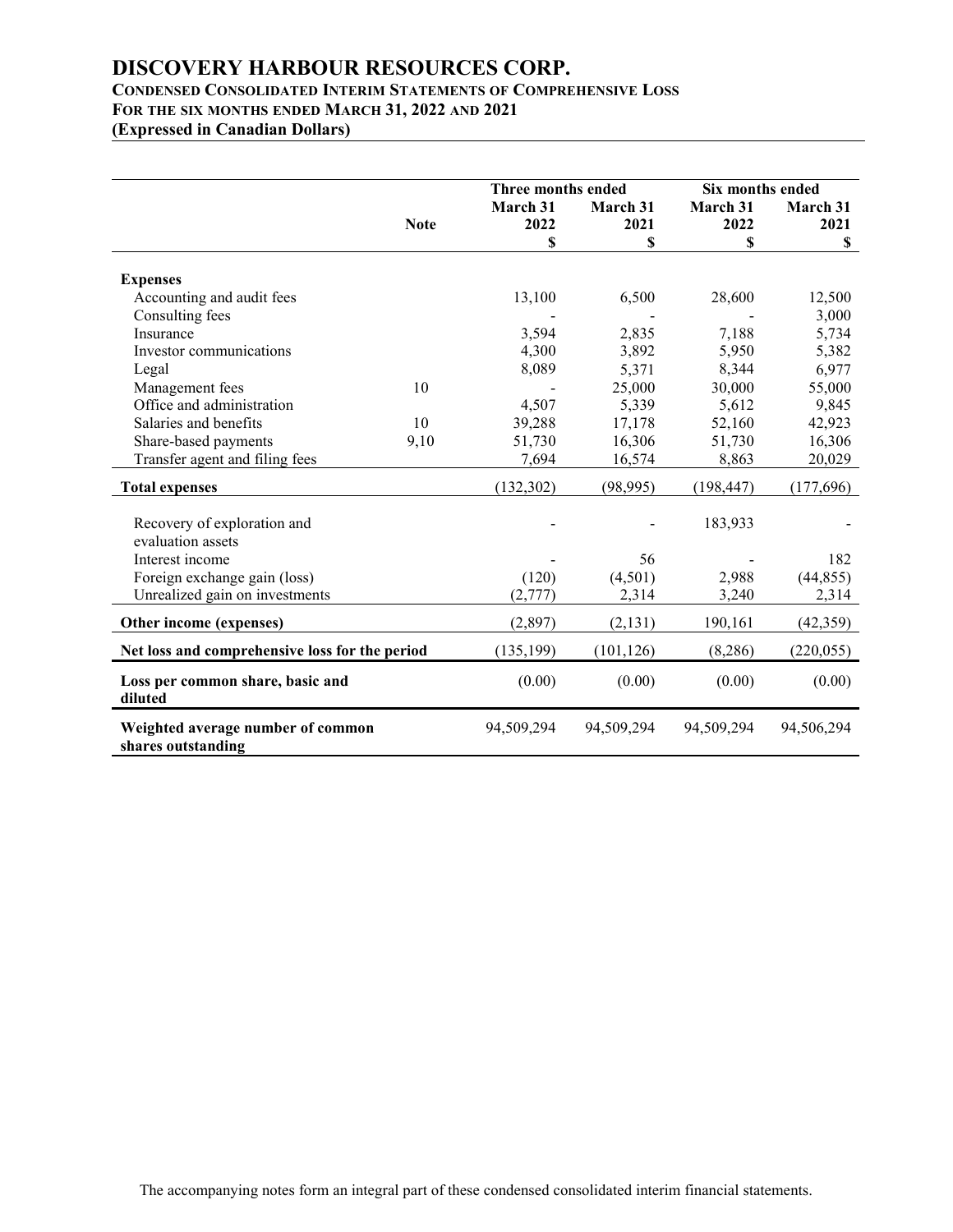## **CONDENSED CONSOLIDATED INTERIM STATEMENTSOF CHANGES IN EQUITY**

**(Expressed in Canadian Dollars)**

|                                                                                  | <b>Number of Shares</b> | <b>Share Capital</b> | Contributed<br><b>Surplus</b> | Accumulated<br><b>Deficit</b> | <b>Total</b>                      |
|----------------------------------------------------------------------------------|-------------------------|----------------------|-------------------------------|-------------------------------|-----------------------------------|
| Balance at September 30, 2020<br>Share-based payments<br>Net loss for the period | 94.509.294              | 22,156,822           | 2,435,528<br>16,306           | (21, 559, 462)<br>(220, 055)  | 3,032,888<br>16,306<br>(220, 055) |
| Balance at March 31, 2021                                                        | 94,509,294              | 22,156,822           | 2,451,834                     | (21, 779, 517)                | 2,829,139                         |
| Balance at September 30, 2021<br>Share-based payments<br>Net loss for the period | 94,509,294              | 22,156,822           | 2,451,834<br>51,730           | (21,910,889)<br>(8,286)       | 2,697,767<br>51,730<br>(8,286)    |
| Balance at March 31, 2022                                                        | 94,509,294              | 22,156,822           | 2,503,564                     | (21, 919, 175)                | 2,741,211                         |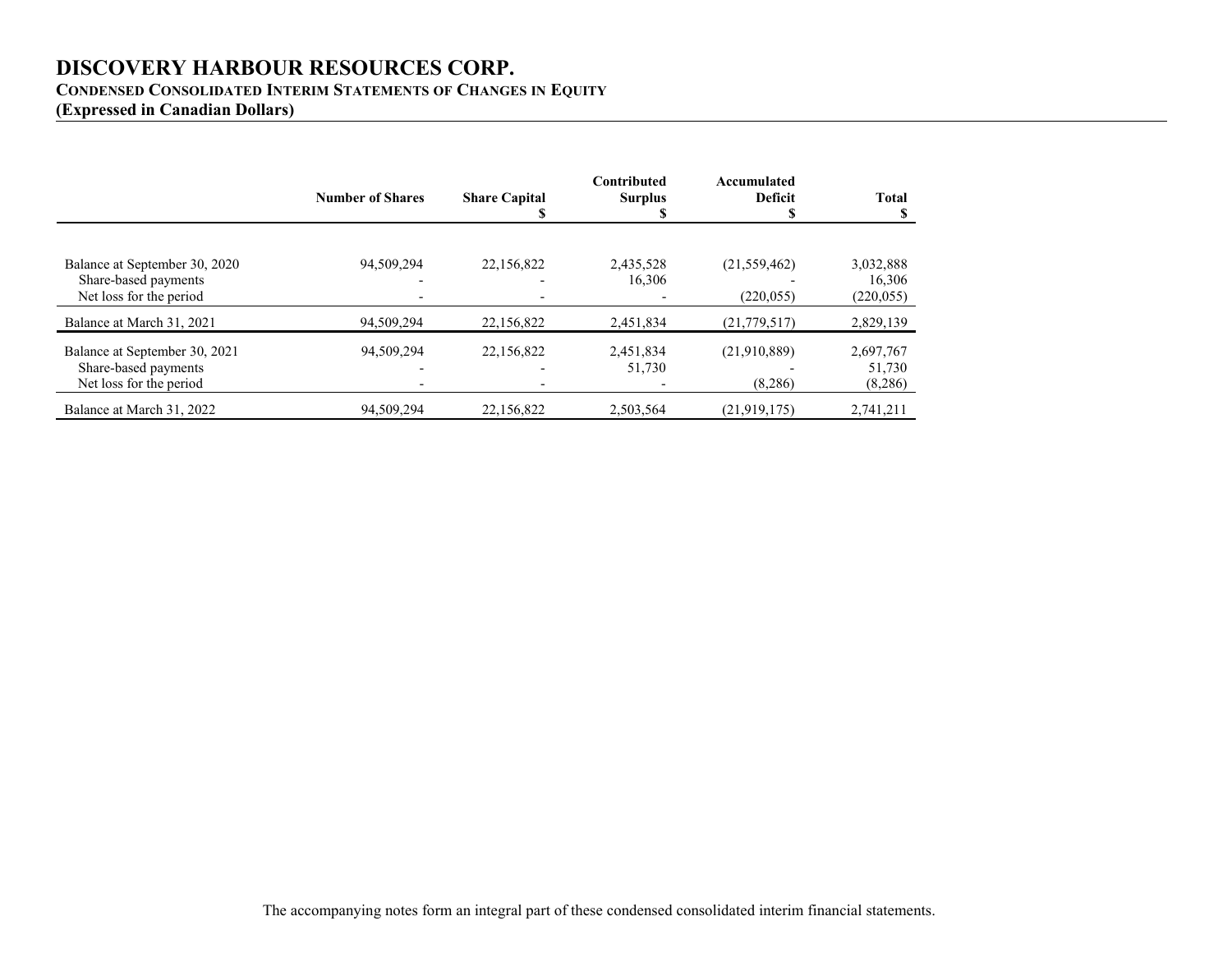## **CONDENSED CONSOLIDATED INTERIM STATEMENTSOF CASH FLOWS FOR THE SIX MONTHS ENDED MARCH 31, 2022 AND 2021**

**(Expressed in Canadian Dollars)**

|                                                      | 2022       | 2021       |
|------------------------------------------------------|------------|------------|
|                                                      | S          | \$         |
| <b>Operating activities</b>                          |            |            |
| Net loss for the period                              | (8,286)    | (220, 055) |
| Items not involving cash:                            |            |            |
| Recovery of exploration and evaluation assets        | (183, 933) |            |
| Share-based payments                                 | 51,730     | 16,306     |
| Unrealized gain on investments                       | (3,240)    | (2,314)    |
| Changes in non-cash working capital                  |            |            |
| accounts:                                            |            |            |
| Amounts receivable                                   | (2,690)    | 5,292      |
| Due to related parties                               | (15,514)   | (1,797)    |
| Prepaid expenses                                     | 8,994      | 12,084     |
| Trade and other payables                             | 4,310      | 15,210     |
| Total cash used in operating activities              | (148, 629) | (175, 274) |
| <b>Investing activities</b>                          |            |            |
| Expenditures on exploration and evaluation assets    | (632, 105) | (291, 929) |
| Cost recoveries on exploration and evaluation assets | 187,969    | 179,460    |
| Redemption of term deposit                           |            | 313,000    |
| Total cash flows used in investing activities        | (444, 136) | 200,531    |
| Total change in cash                                 | (592,765)  | 25,257     |
| Cash, beginning                                      | 1,086,337  | 1,976,906  |
| Cash, end                                            | 493,572    | 2,002,163  |
| <b>Supplemental information</b>                      |            |            |
|                                                      |            |            |
| Interest paid                                        |            |            |
| Income taxes paid                                    |            |            |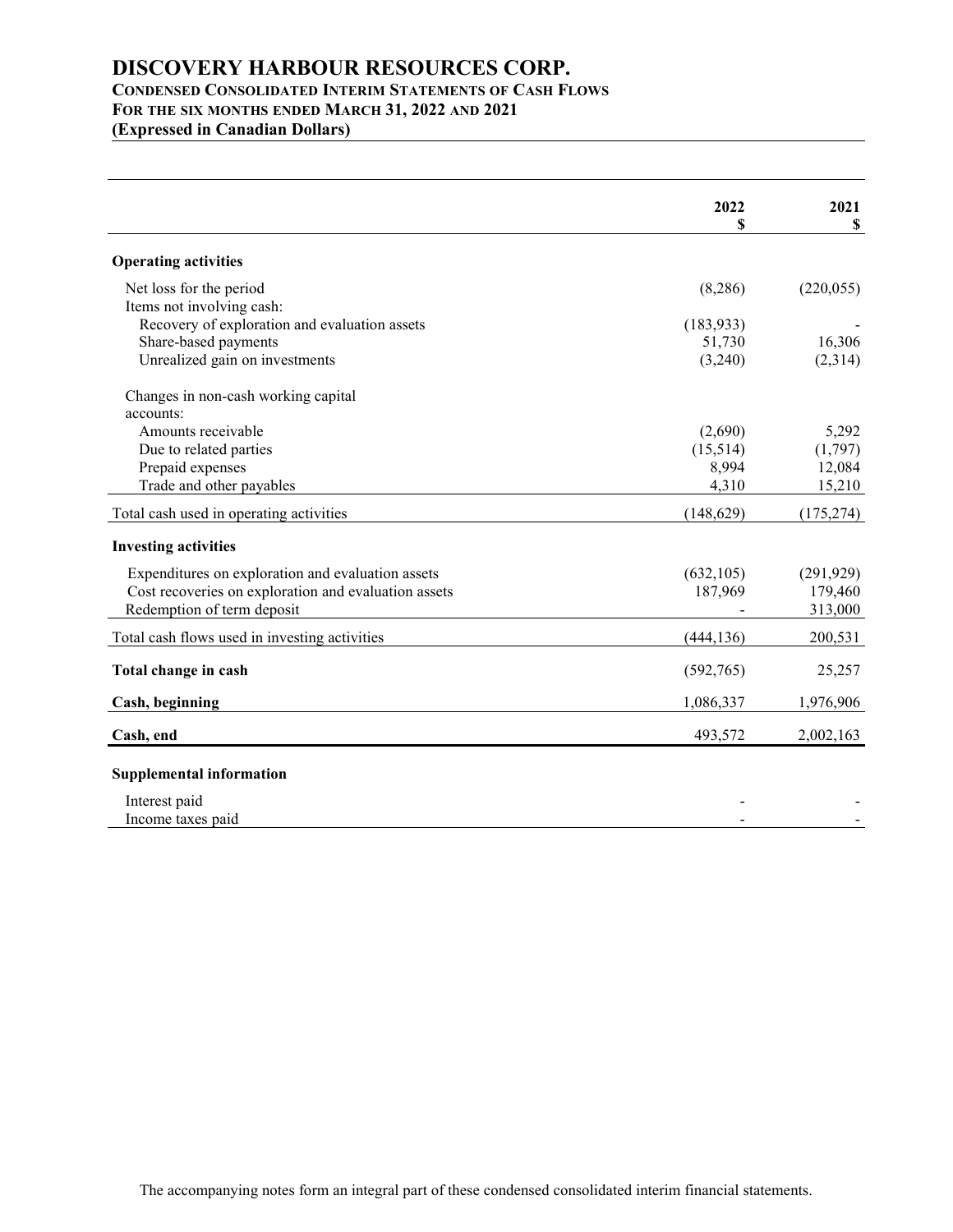## **1. NATURE OF OPERATIONS AND GOING CONCERN**

Discovery Harbour Resources Corp. (the "Company") was incorporated under the Business Corporations Act of British Columbia on March 11, 2009. The Company completed a reverse takeover transaction with CVC Cayman Ventures Corp. on April 2, 2013. The Company is listed on the TSX Venture Exchange as a Tier 2 Venture Issuer having the symbol DHR-V.

The address of the Company's corporate office and principal place of business is Suite 250 - 750 West Pender Street, Vancouver, British Columbia, Canada.

The Company has not generated revenue from operations since inception. The Company has accumulated losses of \$21,919,175 since inception and expects to incur further losses in the development of its business, all of which may cast significant doubt about the Company's ability to continue as a going concern. The Company's ability to continue as a going concern is dependent upon its ability to raise financing and generate future profitable operations. As the Company is in the exploration stage, the recoverability of costs incurred to date on exploration properties is dependent upon the existence of economically recoverable reserves, the ability of the Company to obtain the necessary financing to complete the exploration and development of its properties and upon future profitable production or proceeds from the disposition of the properties. The Company will periodically have to raise funds to continue operations, and although it has been successful in doing so in the past, there is no assurance it will be able to do so in the future.

These condensed consolidated interim financial statements do not give effect to any adjustments which would be necessary should the Company be unable to continue as a going concern and therefore be required to realize its assets and discharge its liabilities in other than the normal course of business and at amounts different from those reflected in these condensed consolidated interim financial statements. Such adjustments could be material.

In March 2020 the World Health Organization declared coronavirus COVID-19 aglobal pandemic. This contagious disease outbreak, which has continued to spread, and any related adverse public health developments, have adversely affected workforces, economies, and financial markets globally, potentially leading to an economic downturn. It is not possible for the Company to predict the duration or magnitude of the adverse results of the outbreak and its effects on the Company's business or results of operations at this time.

#### **2. BASIS OF PREPARATION**

#### **Statement of Compliance**

These condensed consolidated interim financial statements for the period ended March 31, 2022 have been prepared in accordance with IAS 34 Interim Financial Reporting. They do not include all disclosures that would otherwise be required in a complete set of financial statements and should be read in conjunction with the Company's 2021 annual financial statements which have been prepared in accordance with International Financial Reporting Standards ("IFRS") as issued by the International Accounting Standards Board ("IASB").

The condensed consolidated interim financial statements were authorized for issue by the Board of Directors on May 26, 2022.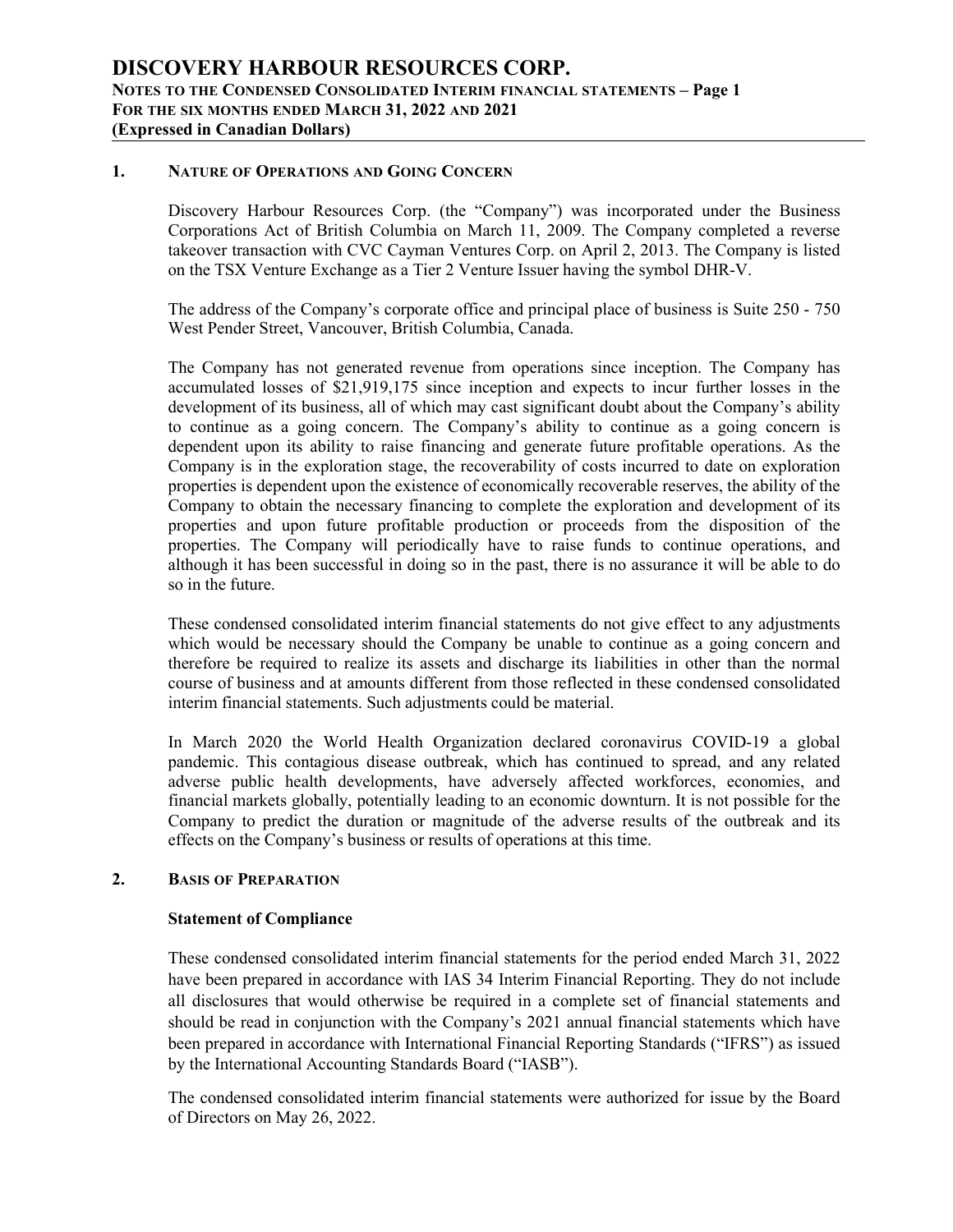## **2. BASIS OF PREPARATION (CONTINUED)**

#### **Basis of Measurement**

The condensed consolidated interim financial statements have been prepared on the historical cost basis except for certain financial instruments, which are measured at fair value.

The condensed consolidated interim financial statements are presented in Canadian dollars, which is also the Company's functional currency.

#### **Basis** of Consolidation

The condensed consolidated interim financial statements include the accounts of the Company and its wholly-owned subsidiaries, 0845837 B.C. Ltd. (active) and Discovery Harbour (USA) LLC (dormant). Inter-company balances and transactions are eliminated on consolidation.

## **3. SIGNIFICANT ACCOUNTING POLICIES**

The condensed consolidated interim financial statements have been prepared using accounting policies consistent with those used in the Company's 2021 annual financial statements.

#### **4. CRITICAL ACCOUNTING ESTIMATES AND JUDGMENTS**

There have been no material revisions to the nature of judgments and amount of changes in estimates of amounts reported in the Company's 2021 annual financial statements.

## **5. INVESTMENTS**

## **a) Pantera Silver Corp.**

The Company's investment in Pantera Silver Corp. ("PNTR") is classified as FVTPL and measured at fair value. PNTR is a public company listed for trading on the TSXV. A summary table of the Company's investment is as follows:

|                             | Number of<br>shares | Fair value |
|-----------------------------|---------------------|------------|
| Balance, September 30, 2020 | 46,285              | 4,629      |
| Unrealized gain             |                     | 2,083      |
| Balance, September 30, 2021 | 46,285              | 6,712      |
| Unrealized gain             |                     | 3,240      |
| Balance, March 31, 2022     | 46,285              | 9,952      |
|                             |                     |            |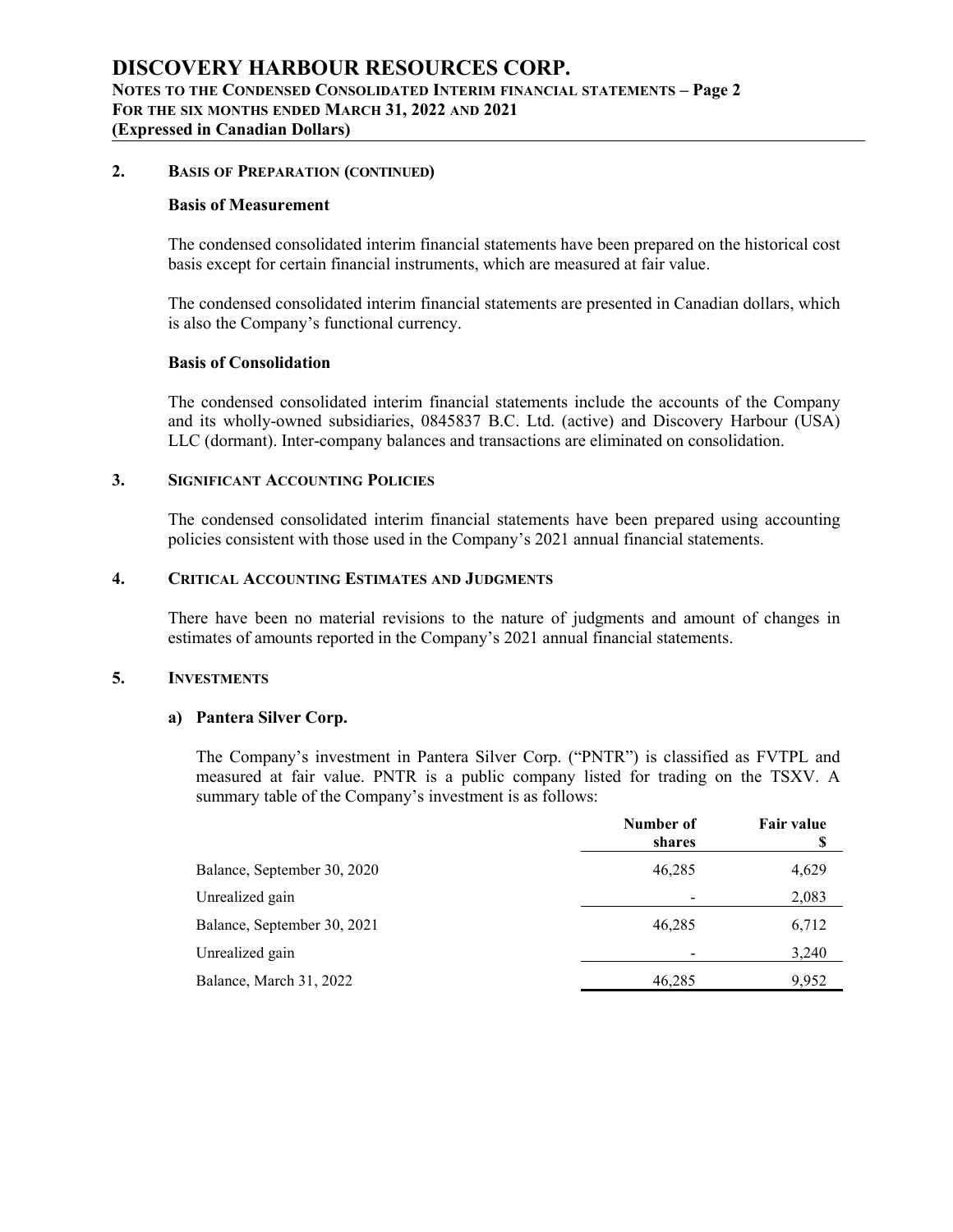## **5. INVESTMENTS (CONTINUED)**

## **b) Stratus Aeronautics Inc.**

The Company's investment in Stratus Aeronautics Inc. ("Stratus"), a private company incorporated in Canada, is classified as FVTPL and measured at fair value. The Company acquired 594,000 shares of Stratus on September 22, 2011 pursuant to a transaction to settle a \$330,000 loan agreement with Stratus. During the year ended September 30, 2014, the Company wrote down its investment down to its estimated fair value of \$1.

## **6. EXPLORATION AND EVALUATION ASSETS**

Total costs incurred on exploration and evaluation assets are summarized as follows:

| 730,929<br>1,267<br>732,196<br>Balance at September 30, 2020<br><b>Exploration</b> costs<br>Assays and mapping<br>36,978<br>36,978<br>Drilling<br>876,310<br>876,310<br>Field operations<br>3,265<br>3,265<br>Geological and geophysical<br>8,040<br>8,040<br>Office, miscellaneous and travel<br>41,744<br>41,744<br>Sampling and analysis<br>27,229<br>27,229<br>993,566<br>993,566<br>$\overline{a}$<br>Acquisition of property<br>Advance royalty<br>132,327<br>132,327<br>Claim rental<br>276,207<br>61,146<br>337,353<br>193,473<br>276,207<br>469,680<br>Cost recoveries<br>(272, 171)<br>(61, 868)<br>(334, 039)<br>4,036<br>Balance at September 30, 2021<br>1,856,100<br>1,267<br>1,861,403<br><b>Exploration</b> costs<br>Drilling<br>140,449<br>140,449<br>Field operations<br>3,619<br>3,619<br>Geological and geophysical<br>2,500<br>2,500<br>Office, miscellaneous and travel<br>16,928<br>16,928<br>Sampling and analysis<br>89,754<br>89,754<br>253,250<br>253,250<br>$\qquad \qquad \blacksquare$<br>Acquisition of property<br>Advance royalty<br>154,691<br>154,691<br>Claim rental<br>12,207<br>12,207<br>166,898<br>166,898<br>$\overline{a}$<br>Cost recoveries<br>(4,036)<br>(4,036)<br>$\blacksquare$ |                           | <b>Nevada</b><br>Caldera<br>$\mathbb S$ | <b>Nevada</b><br>Caldera<br><b>Extension</b><br>\$ | <b>Fortuity 89</b><br>\$ | <b>Total</b><br>\$ |
|---------------------------------------------------------------------------------------------------------------------------------------------------------------------------------------------------------------------------------------------------------------------------------------------------------------------------------------------------------------------------------------------------------------------------------------------------------------------------------------------------------------------------------------------------------------------------------------------------------------------------------------------------------------------------------------------------------------------------------------------------------------------------------------------------------------------------------------------------------------------------------------------------------------------------------------------------------------------------------------------------------------------------------------------------------------------------------------------------------------------------------------------------------------------------------------------------------------------------------|---------------------------|-----------------------------------------|----------------------------------------------------|--------------------------|--------------------|
|                                                                                                                                                                                                                                                                                                                                                                                                                                                                                                                                                                                                                                                                                                                                                                                                                                                                                                                                                                                                                                                                                                                                                                                                                                 |                           |                                         |                                                    |                          |                    |
|                                                                                                                                                                                                                                                                                                                                                                                                                                                                                                                                                                                                                                                                                                                                                                                                                                                                                                                                                                                                                                                                                                                                                                                                                                 |                           |                                         |                                                    |                          |                    |
|                                                                                                                                                                                                                                                                                                                                                                                                                                                                                                                                                                                                                                                                                                                                                                                                                                                                                                                                                                                                                                                                                                                                                                                                                                 |                           |                                         |                                                    |                          |                    |
|                                                                                                                                                                                                                                                                                                                                                                                                                                                                                                                                                                                                                                                                                                                                                                                                                                                                                                                                                                                                                                                                                                                                                                                                                                 |                           |                                         |                                                    |                          |                    |
|                                                                                                                                                                                                                                                                                                                                                                                                                                                                                                                                                                                                                                                                                                                                                                                                                                                                                                                                                                                                                                                                                                                                                                                                                                 |                           |                                         |                                                    |                          |                    |
|                                                                                                                                                                                                                                                                                                                                                                                                                                                                                                                                                                                                                                                                                                                                                                                                                                                                                                                                                                                                                                                                                                                                                                                                                                 |                           |                                         |                                                    |                          |                    |
|                                                                                                                                                                                                                                                                                                                                                                                                                                                                                                                                                                                                                                                                                                                                                                                                                                                                                                                                                                                                                                                                                                                                                                                                                                 |                           |                                         |                                                    |                          |                    |
|                                                                                                                                                                                                                                                                                                                                                                                                                                                                                                                                                                                                                                                                                                                                                                                                                                                                                                                                                                                                                                                                                                                                                                                                                                 |                           |                                         |                                                    |                          |                    |
|                                                                                                                                                                                                                                                                                                                                                                                                                                                                                                                                                                                                                                                                                                                                                                                                                                                                                                                                                                                                                                                                                                                                                                                                                                 |                           |                                         |                                                    |                          |                    |
|                                                                                                                                                                                                                                                                                                                                                                                                                                                                                                                                                                                                                                                                                                                                                                                                                                                                                                                                                                                                                                                                                                                                                                                                                                 |                           |                                         |                                                    |                          |                    |
|                                                                                                                                                                                                                                                                                                                                                                                                                                                                                                                                                                                                                                                                                                                                                                                                                                                                                                                                                                                                                                                                                                                                                                                                                                 |                           |                                         |                                                    |                          |                    |
|                                                                                                                                                                                                                                                                                                                                                                                                                                                                                                                                                                                                                                                                                                                                                                                                                                                                                                                                                                                                                                                                                                                                                                                                                                 |                           |                                         |                                                    |                          |                    |
|                                                                                                                                                                                                                                                                                                                                                                                                                                                                                                                                                                                                                                                                                                                                                                                                                                                                                                                                                                                                                                                                                                                                                                                                                                 |                           |                                         |                                                    |                          |                    |
|                                                                                                                                                                                                                                                                                                                                                                                                                                                                                                                                                                                                                                                                                                                                                                                                                                                                                                                                                                                                                                                                                                                                                                                                                                 |                           |                                         |                                                    |                          |                    |
|                                                                                                                                                                                                                                                                                                                                                                                                                                                                                                                                                                                                                                                                                                                                                                                                                                                                                                                                                                                                                                                                                                                                                                                                                                 |                           |                                         |                                                    |                          |                    |
|                                                                                                                                                                                                                                                                                                                                                                                                                                                                                                                                                                                                                                                                                                                                                                                                                                                                                                                                                                                                                                                                                                                                                                                                                                 |                           |                                         |                                                    |                          |                    |
|                                                                                                                                                                                                                                                                                                                                                                                                                                                                                                                                                                                                                                                                                                                                                                                                                                                                                                                                                                                                                                                                                                                                                                                                                                 |                           |                                         |                                                    |                          |                    |
|                                                                                                                                                                                                                                                                                                                                                                                                                                                                                                                                                                                                                                                                                                                                                                                                                                                                                                                                                                                                                                                                                                                                                                                                                                 |                           |                                         |                                                    |                          |                    |
|                                                                                                                                                                                                                                                                                                                                                                                                                                                                                                                                                                                                                                                                                                                                                                                                                                                                                                                                                                                                                                                                                                                                                                                                                                 |                           |                                         |                                                    |                          |                    |
|                                                                                                                                                                                                                                                                                                                                                                                                                                                                                                                                                                                                                                                                                                                                                                                                                                                                                                                                                                                                                                                                                                                                                                                                                                 |                           |                                         |                                                    |                          |                    |
|                                                                                                                                                                                                                                                                                                                                                                                                                                                                                                                                                                                                                                                                                                                                                                                                                                                                                                                                                                                                                                                                                                                                                                                                                                 |                           |                                         |                                                    |                          |                    |
|                                                                                                                                                                                                                                                                                                                                                                                                                                                                                                                                                                                                                                                                                                                                                                                                                                                                                                                                                                                                                                                                                                                                                                                                                                 |                           |                                         |                                                    |                          |                    |
|                                                                                                                                                                                                                                                                                                                                                                                                                                                                                                                                                                                                                                                                                                                                                                                                                                                                                                                                                                                                                                                                                                                                                                                                                                 |                           |                                         |                                                    |                          |                    |
|                                                                                                                                                                                                                                                                                                                                                                                                                                                                                                                                                                                                                                                                                                                                                                                                                                                                                                                                                                                                                                                                                                                                                                                                                                 |                           |                                         |                                                    |                          |                    |
|                                                                                                                                                                                                                                                                                                                                                                                                                                                                                                                                                                                                                                                                                                                                                                                                                                                                                                                                                                                                                                                                                                                                                                                                                                 |                           |                                         |                                                    |                          |                    |
|                                                                                                                                                                                                                                                                                                                                                                                                                                                                                                                                                                                                                                                                                                                                                                                                                                                                                                                                                                                                                                                                                                                                                                                                                                 |                           |                                         |                                                    |                          |                    |
|                                                                                                                                                                                                                                                                                                                                                                                                                                                                                                                                                                                                                                                                                                                                                                                                                                                                                                                                                                                                                                                                                                                                                                                                                                 |                           |                                         |                                                    |                          |                    |
|                                                                                                                                                                                                                                                                                                                                                                                                                                                                                                                                                                                                                                                                                                                                                                                                                                                                                                                                                                                                                                                                                                                                                                                                                                 | Balance at March 31, 2022 | 2,276,248                               | 1,267                                              |                          | 2,277,515          |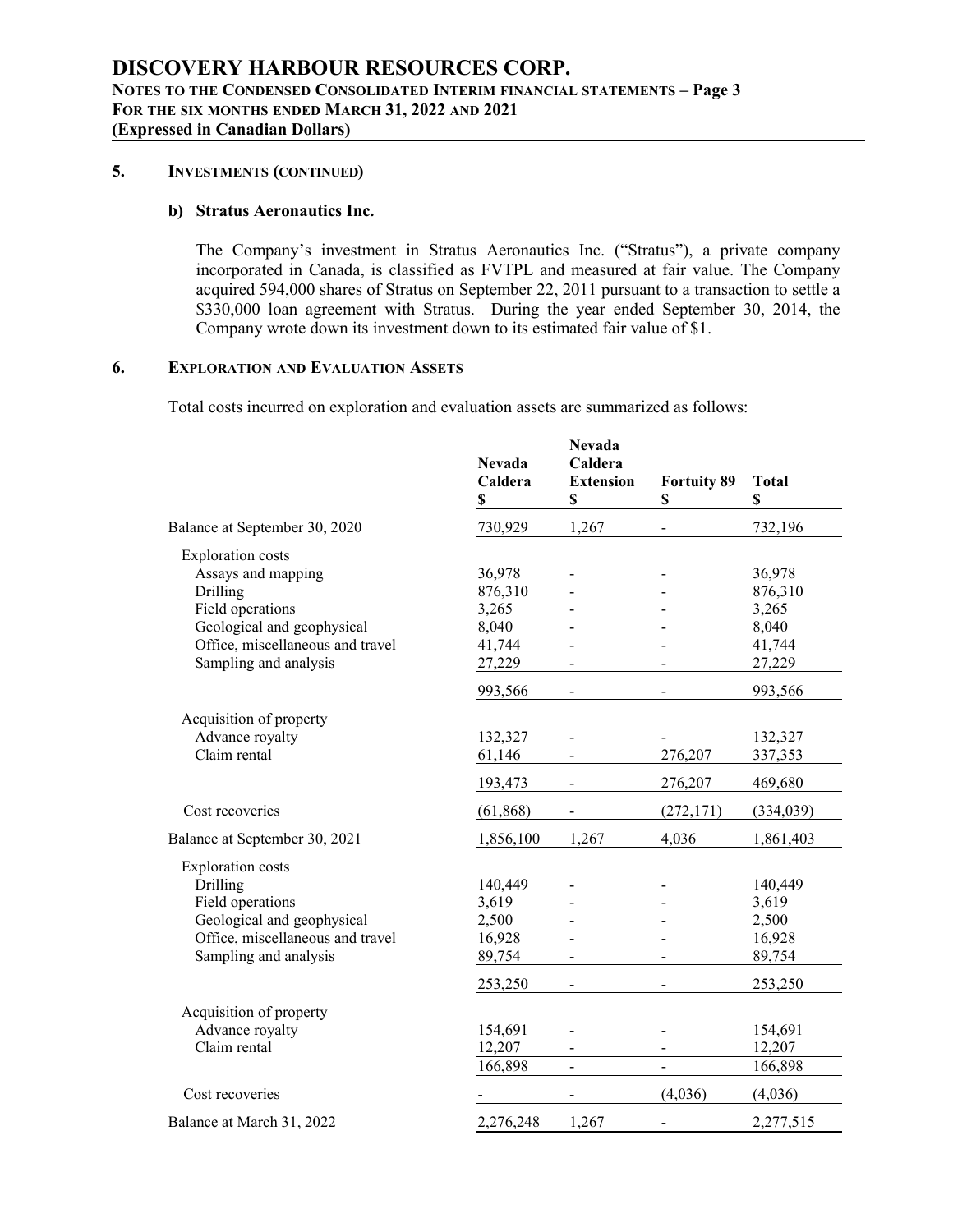## **6. EXPLORATION AND EVALUATION ASSETS (CONTINUED)**

## **a) Caldera Property (Nevada, USA)**

On November 18,2016, as amended February 17, 2017 and March 30, 2017, the Company signed an option agreement with Genesis Gold Corporation (the "Vendor") to acquire a 100% interest, subject to advance minimum royalty payments and a 2% retained royalty, in the Caldera gold property (the "Property") located in Nye County, Nevada. On December 14, 2020, Metalla Royalty & Streaming Ltd. acquired Genesis Gold Corporation with no change to the option agreement.The Company may earn its interest in the Property by making the following optional payments:

| <b>Advance Minimum Royalty</b>                | US\$    |
|-----------------------------------------------|---------|
| On signing (paid)                             | 5,000   |
| On or before June 30, 2017 (paid)             | 15,000  |
| First anniversary (paid)                      | 30,000  |
| Second anniversary (paid)                     | 50,000  |
| Third anniversary (paid)                      | 75,000  |
| Fourth anniversary (amended per below) (paid) | 100,000 |
| Fifth anniversary (paid)                      | 125,000 |
| Sixth anniversary and thereafter              | 150,000 |

Beginning with the payment due on the fifth anniversary date, all annual payments will be adjusted at the rate of inflation shown in the U.S. Consumer Price Index ("CPI") using the CPI on the fourth anniversary date as the basis for adjustment for the remainder of the option agreement term.

During the term of the option, the Company shall pay rentals for the unpatented mining claims to the Bureau of Land Management sufficient to keep the properties in good standing. Should the Company decide to terminate the option on any part of the Property on or after15 June of any year, the Company will be responsible for making rental payments in that year.

The Company shall issue to the Vendor 166,667 share purchase warrants exercisable at \$0.15 per share for a term of three years (issued June 12, 2017 with a fair value of \$13,290).

The Company may exercise the Option to acquire 100% interest, subject to annual advance minimum royalty payments and a 2% retained royalty, in the Property by requesting title transfer in writing upon having completed US\$400,000 in Advance Royalty Payment to the Vendor.

On May 22, 2020, the Company entered into a third amendment to the Caldera gold property option agreement with Genesis Gold Corporation disclosed above. The fourth anniversary advance royalty payment of US\$100,000 that was payable on or before November 16,2020 was amended to US\$50,000 payable on or before November 16,2020 (paid) and US\$50,000 payable on or before May 16, 2021 (paid).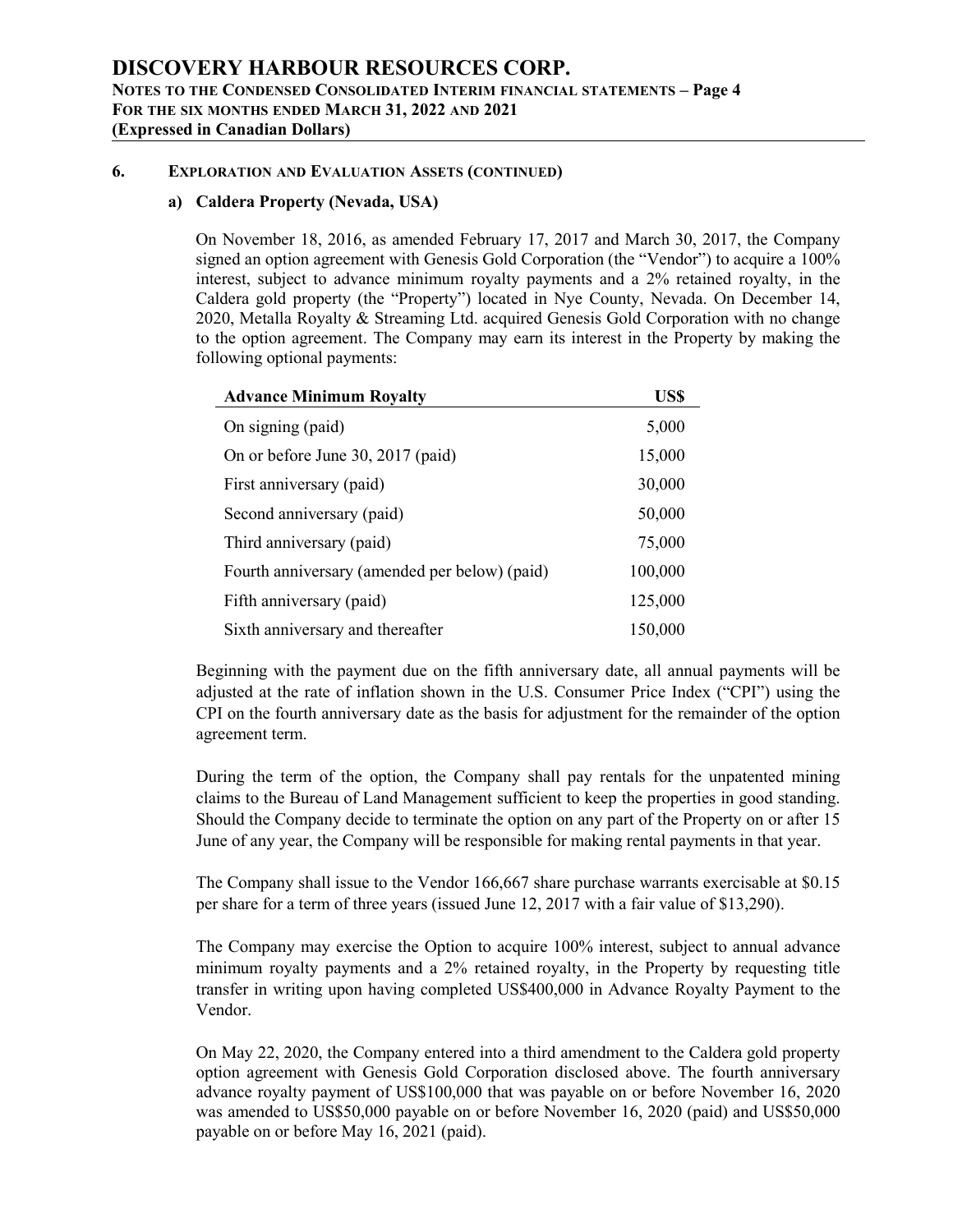## **6. EXPLORATION AND EVALUATION ASSETS (CONTINUED)**

## **b) Caldera Extension Property (Nevada, USA)**

On August 15,2018, as amended September 19, 2018 and December 20, 2018, the Company signed a Letter of Intent with Ore Capital Partners Ltd. ("Ore Capital") to acquire a 100% interest in the Caldera Extension gold property located in Nye County, Nevada, in return for a 2% net smelter royalty ("NSR") retained by Ore Capital that the Company can purchase for \$1,000,000 for each one percentage point of the NSR. Ore Capital was a related party by reason of holding beneficial ownership of over 10% of the common shares of the Company and sharing a common director. The acquisition was completed on January 3, 2019.

## **c) Fortuity 89 Property (Nevada, USA)**

On March 9, 2021, as amended October 27,2021, the Company entered into an option and earn-in agreement ("the Agreement") with Newcrest Resources, Inc., a wholly owned subsidiary of Newcrest Mining Limited, on the Fortuity 89 property located in Nye County, Nevada.

The terms of the Agreement for Newcrest Resources, Inc. to earn an interest in the property are:

| Phase        | Expenditures<br>(US\$)                                                                                                          | Interest Earned by<br>Newcrest Resources Inc.<br>$(\%)$ | Total Time for<br>Each Stage |
|--------------|---------------------------------------------------------------------------------------------------------------------------------|---------------------------------------------------------|------------------------------|
| Initial      | $\vert 1,500,000 \vert$                                                                                                         | N <sub>il</sub>                                         | To August 15,<br>2022        |
| I            | \$10,000,000                                                                                                                    | 51                                                      | Up to $24$<br>months         |
| $\mathbf{I}$ | \$20,000,000                                                                                                                    | 65                                                      | Up to $24$<br>months         |
| Ш            | Completion of Positive Preliminary<br>Economic Assessment in accordance<br>with NI 43-101 (based on minimum of<br>$1M$ oz gold) | 75                                                      | Up to $24$<br>months         |

The initial US\$1,500,000 is a minimum commitment ("Minimum Commitment"); Phases I, II and III are at Newcrest Resources, Inc.'s election to proceed. Should Newcrest Resources, Inc. elect to continue to Phase I, it shall also pay to Discovery Harbour US\$250,000. Newcrest Resources, Inc. can withdraw from the Agreement any time after meeting the Minimum Commitment.

- 1. The cumulative expenditure through to the end of Phase II is US\$31,500,000. Any excess expenditures from a previous phase will be applied to the subsequent phase.
- 2. Newcrest Resources, Inc. may extend the Phase III period by 12 months by paying the Company US\$500,000.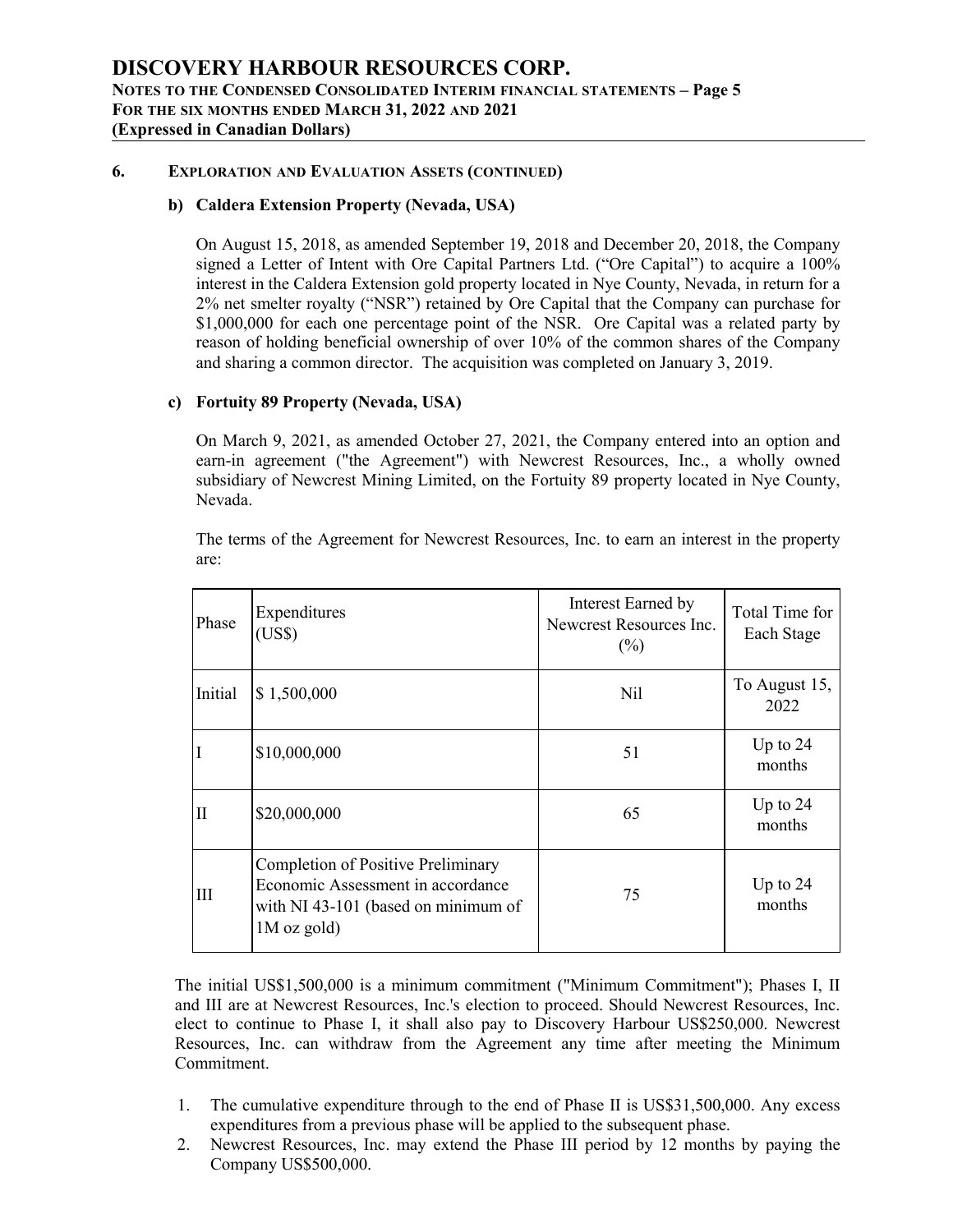## **6. EXPLORATION AND EVALUATION ASSETS (CONTINUED)**

## **c) Fortuity 89 Property (Nevada, USA) (continued)**

- 3. At the end of Stage III, if Newcrest Resources, Inc. earns a 75% interest it then must acquire the Company's 25% interest at a fair value based upon parameters using standard industry valuation methods.
- 4. If Newcrest Resources, Inc. earns a 65% interest in Phase II, but elects to not proceed to completion of Phase III, the respective participating interests in the joint venture will revert to the Company owning 51% and Newcrest Resources, Inc. owning 49%.
- 5. The Company will retain a 2% NSR in a designated area of the joint venture area, provided that Newcrest Resources, Inc. has the right to buy down 0.5% at fair value aftercompletion of Phase III.
- 6. During the option and earn-in period, Newcrest Resources, Inc. will reimburse the Company for advance royalty payments that Discovery Harbour must pay under the Option to Purchase Agreement for its Caldera and Fortuity 89 properties.
- 7. Newcrest Resources, Inc. paid the Company US\$25,000 in consideration of receiving an extension to August 15, 2022 for completion of the initial phase.

## **7. LOAN PAYABLE**

On April 30, 2020, the Company received a loan from the Canadian government's Canada Emergency Business Account ("CEBA") Program in the amount of \$40,000. The CEBA is a government guaranteed loan of up to \$40,000 that is interest-free until December 31,2022. The loan is available to help businesses with operating costs during COVID-19. Twenty-five percent of the loan amount (\$10,000) is eligible for forgiveness as long as the business pays back \$30,000 on or before December 31, 2023. If the business cannot pay back the loan by December 31, 2023, it can be converted into a 3-year term loan at an interest rate of 5%.

### **8. SHARE CAPITAL AND RESERVES**

#### **a) Common Shares**

The Company is authorized to issue an unlimited number of common shares without par value.

The holders of common shares are entitled to receive dividends and are entitled to one vote per share at meetings of the Company. All shares are ranked equally with regards to the Company's residual assets.

There were no shares issued during the period ended March 31, 2022 and during the year ended September 30, 2021.

## **b) Preferred Shares**

The Company is authorized to issue an unlimited number of preferred shares without par value. No preferred shares have been issued since the Company's inception.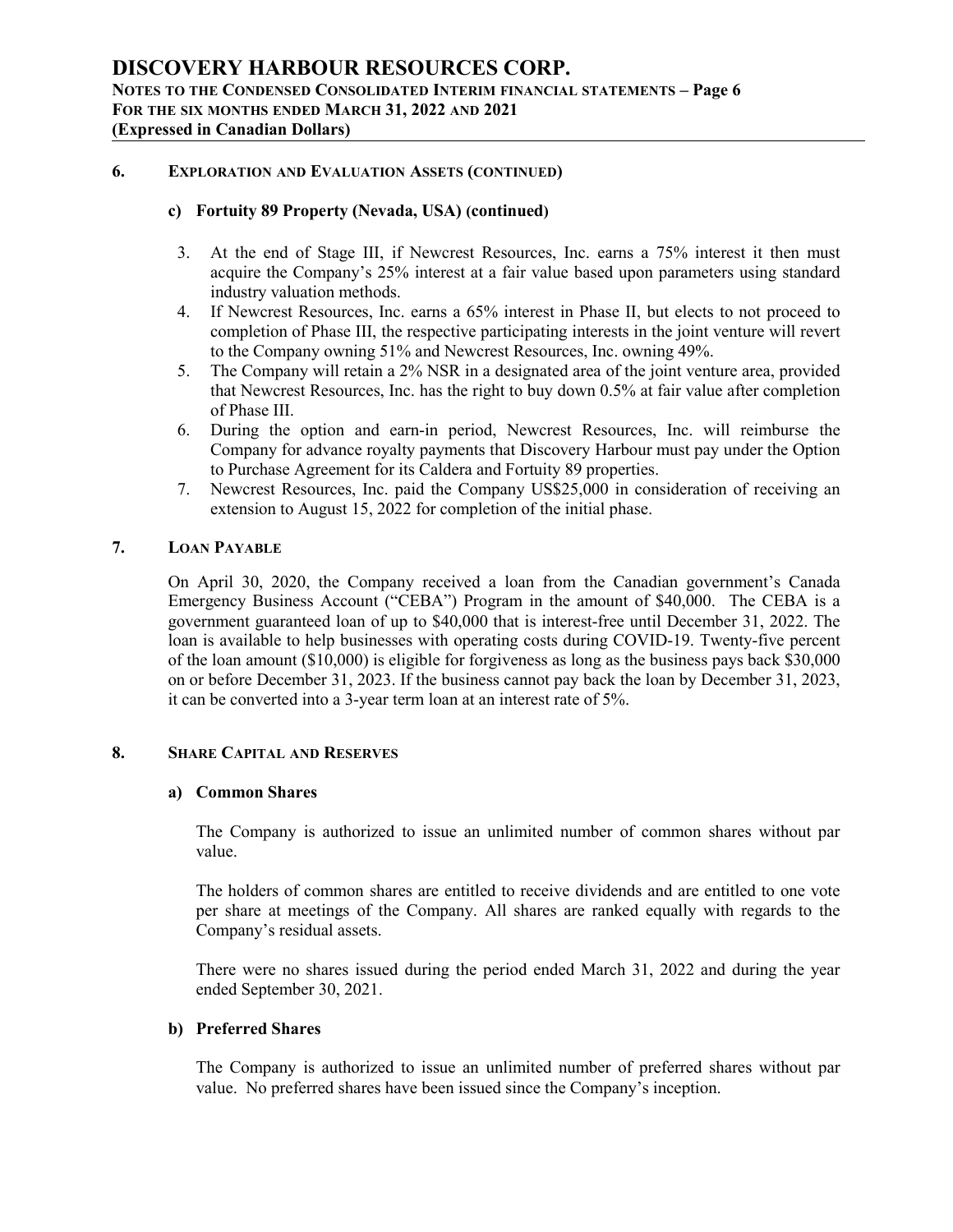## **8. SHARE CAPITAL AND RESERVES (CONTINUED)**

#### **c) Share Purchase Warrants**

A summary of the continuity of the Company's share purchase warrants is presented below:

|                               | <b>Weighted Average</b> |                            |  |
|-------------------------------|-------------------------|----------------------------|--|
|                               | Number of<br>Warrants   | <b>Exercise Price (\$)</b> |  |
| Balance at September 30, 2020 | 78,396,059              | 0.10                       |  |
| Expired                       | (13,884,000)            | 0.10                       |  |
| Balance at September 30, 2021 | 64,512,059              | 0.10                       |  |
| Expired                       | (7,032,000)             | 0.11                       |  |
| Balance at March 31, 2022     | 57,480,059              | 0.10                       |  |

The Company had outstanding and exercisable warrants as follows:

|                          | <b>Number of Warrants</b><br>Outstanding |                                         |                    |
|--------------------------|------------------------------------------|-----------------------------------------|--------------------|
| March 31,<br>2022        | September 30,<br>2021                    | <b>Exercise Price</b><br>per Share (\$) | <b>Expiry Date</b> |
| $\overline{\phantom{a}}$ | 1,032,000                                | 0.15                                    | February 25, 2022  |
| $\overline{\phantom{a}}$ | 6,000,000                                | 0.10                                    | March 31, 2022     |
| 57,480,059               | 57,480,059                               | 0.10                                    | July 17, 2023      |
| 57,480,059               | 64,512,059                               |                                         |                    |

## **9. SHARE-BASED PAYMENTS**

#### **a) Option Plan Details**

The Company has a Stock Option Plan dated September 29, 2015 (the "Plan"). Because it is a rolling stock option plan, the Company may grant options to a maximum of 10% of the issued and outstanding Common Shares, from time to time, under the Plan. However, share compensation awards under all share compensation arrangements of the Company may not exceed, in aggregate, 10% of the total number of issued and outstanding Common Shares. The Plan is administered by the Board and options are granted at the discretion of the Board to eligible optionees, subject to the price restrictions and other TSX Venture Exchange Policy requirements. Options granted under the Plan are subject to vesting terms determined by the Board. The Plan was approved by the Company's shareholders on October 28, 2015 and became effective as of that date.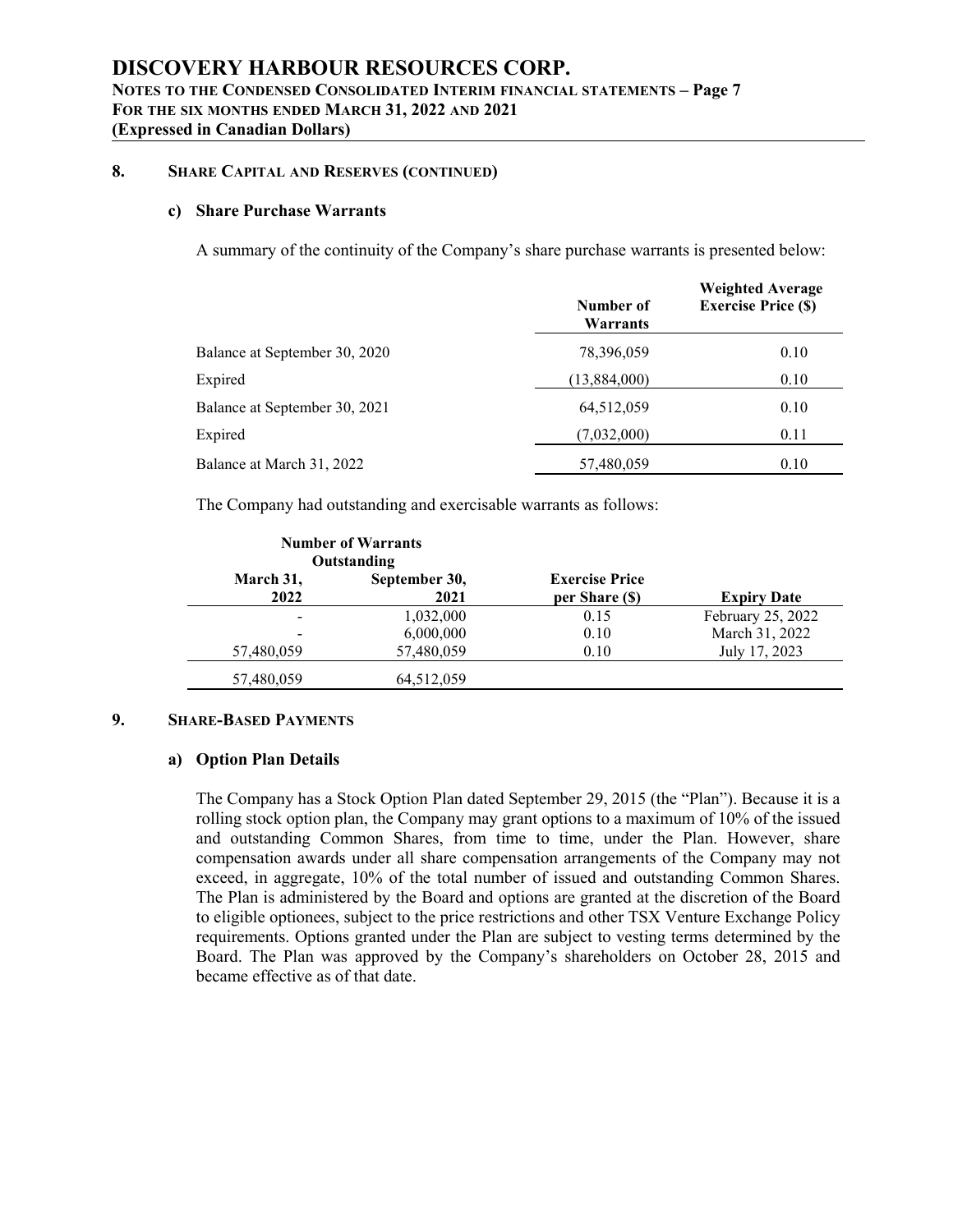## **9. SHARE-BASED PAYMENTS (CONTINUED)**

## **a) Option Plan Details(continued)**

A summary of the continuity of the Company's stock options is presented below:

|                 |                        | <b>March 31, 2022</b>                      |                        | <b>September 30, 2021</b>                  |  |
|-----------------|------------------------|--------------------------------------------|------------------------|--------------------------------------------|--|
|                 | Options<br>Outstanding | Weighted<br>Average<br>Exercise Price (\$) | Options<br>Outstanding | Weighted<br>Average<br>Exercise Price (\$) |  |
| Opening balance | 5,075,000              | 0.10                                       | 5,125,000              | 0.11                                       |  |
| Granted         | 1,625,000              | 0.05                                       | 300,000                | 0.065                                      |  |
| Expired         | (550,000)              | 0.11                                       | (350,000)              | 0.13                                       |  |
| Ending balance  | 6,150,000              | 0.09                                       | 5,075,000              | 0.10                                       |  |

On January 31, 2022, the Company granted 1,625,000 stock options with an exercise price of \$0.05 per share expiring January 31, 2027 to directors, employees and consultants.

On March 17, 2021, the Company granted 300,000 stock options with an exercise price of \$0.065 per share expiring March 17, 2026 to a director.

Details of stock options outstanding and exercisable as at March 31, 2022 and September 30, 2021 are as follows:

|                    |                           | March 31, | September 30, |
|--------------------|---------------------------|-----------|---------------|
| <b>Expiry Date</b> | <b>Exercise Price (S)</b> | 2022      | 2021          |
| October 4, 2024    | 0.075                     | 925,000   | 1,075,000     |
| October 22, 2024   | 0.09                      | 600,000   | 600,000       |
| August 24, 2025    | 0.12                      | 2,700,000 | 3,100,000     |
| March 17, 2026     | 0.065                     | 300,000   | 300,000       |
| January 31, 2027   | 0.05                      | 1,625,000 |               |
|                    | Outstanding               | 6,150,000 | 5,075,000     |
|                    | Exercisable               | 6,150,000 | 5,075,000     |

## **b) Fair Value of Options Issued During the Period**

The weighted average fair value at grant date of options granted during the period ended March 31, 2022 was \$0.03 per option (year ended September 30, 2021 - \$0.05). The fair value was determined using the Black-Scholes option-pricing model using the following assumptions:

|                                 | Period ended<br>March 31,<br>2022 | <b>Year ended</b><br>September 30,<br>2021 |
|---------------------------------|-----------------------------------|--------------------------------------------|
| Expected stock price volatility | 157%                              | 123%                                       |
| Risk-free interest rate         | $1.64\%$                          | 1.01%                                      |
| Dividend yield                  |                                   |                                            |
| Expected life of options        | 5 years                           | 5 years                                    |
| Forfeiture rate                 | $\qquad \qquad \blacksquare$      | $\overline{\phantom{a}}$                   |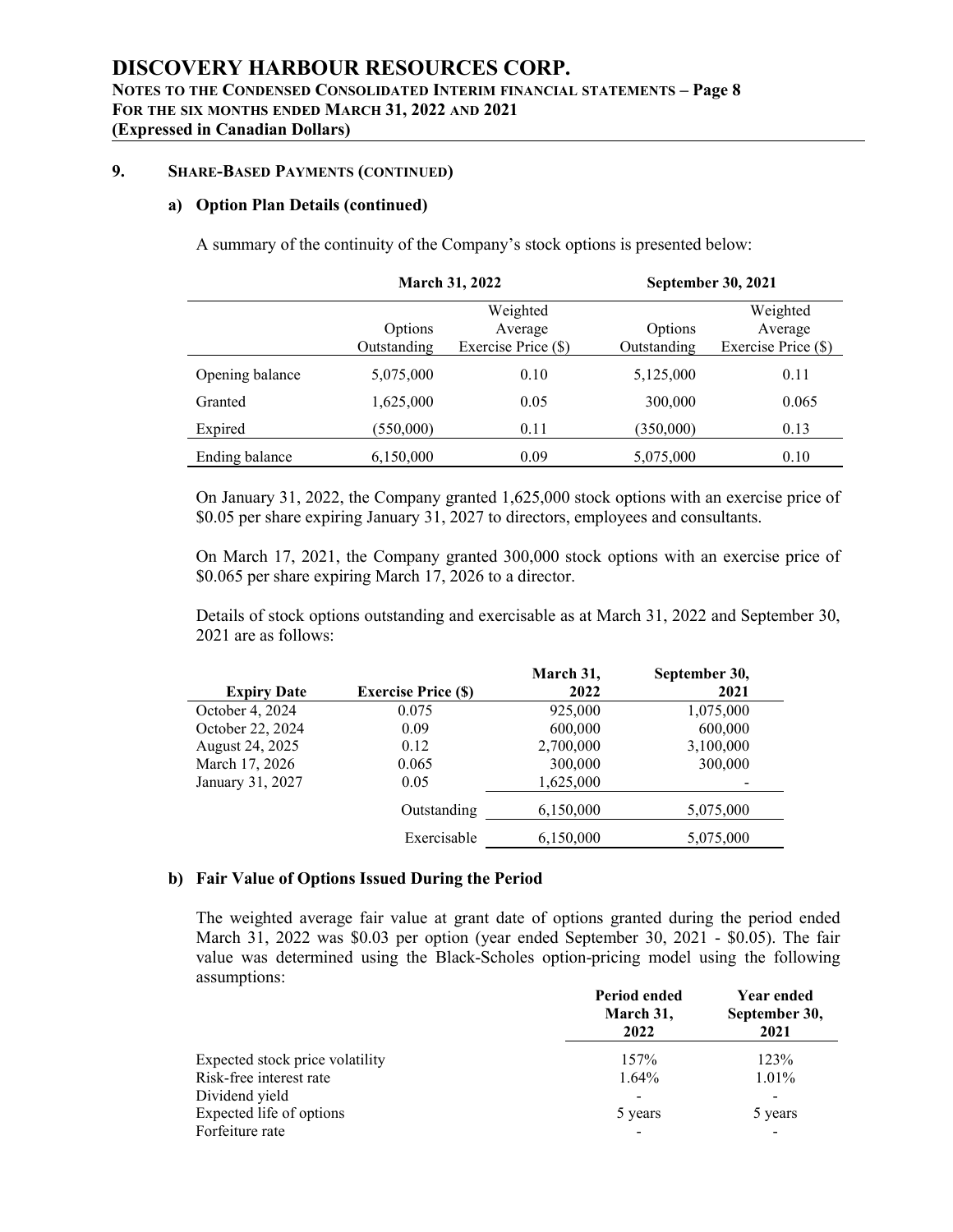## **10. RELATED PARTY TRANSACTIONS**

All related party transactions are recorded at the exchange amount which is the amount agreed to by the Company and the related party.

## **a) Key Management Compensation**

Key management personnel are persons responsible for planning, directing and controlling the activities ofan entity, and include directors, the chief executive officer and chief financial officer of the Company.

During the period ended March 31, 2022, the Company recorded the following to key management personnel:

- \$30,000 (2021: \$55,000) in management fees to a company controlled by the Chief Executive Officer and \$29,626 (2021: \$nil) in salaries and benefits to the Chief Executive Officer. As at March 31, 2022, the Company owed \$nil to this company (September 30, 2021 - \$10,500) and \$nil to this Chief Executive Officer (September 30, 2021 - \$nil).
- \$22,534 (2021: \$42,923) in salaries and benefits to a Director and Officer of the Company. As at March 31, 2022, the Company owed \$nil to this Director (September 30, 2021 - \$5,014).

## **11. FINANCIAL INSTRUMENTS AND RISK MANAGEMENT**

#### *Fair values*

The Company's financial instruments include cash, short-term investments, amounts receivable, investments, trade and other payables, due to related parties, convertible debenture and loans payable. The fair value of these financial instruments approximates their carrying values due to the relative short-term maturity of these instruments.

The following table summarizes information regarding the carrying and fair values of the Company's financial instruments:

|                                  | <b>March 31, 2022</b>  |                   | <b>September 30, 2021</b> |                       |  |
|----------------------------------|------------------------|-------------------|---------------------------|-----------------------|--|
|                                  | <b>Fair Value</b><br>S | Carrying<br>Value | <b>Fair Value</b>         | <b>Carrying Value</b> |  |
| <b>FVTPL</b> assets (i)          | 503,525                | 503,525           | 1,093,050                 | 1,093,050             |  |
| Amortized cost assets (ii)       | 8,423                  | 8,423             | 5,733                     | 5,733                 |  |
| Amortized cost liabilities (iii) | 48,252                 | 48,252            | 271.413                   | 271.413               |  |

(i) Cash, short-term investments, investments

(ii) Amounts receivable

(iii) Trade and other payables, due to related parties, loan payable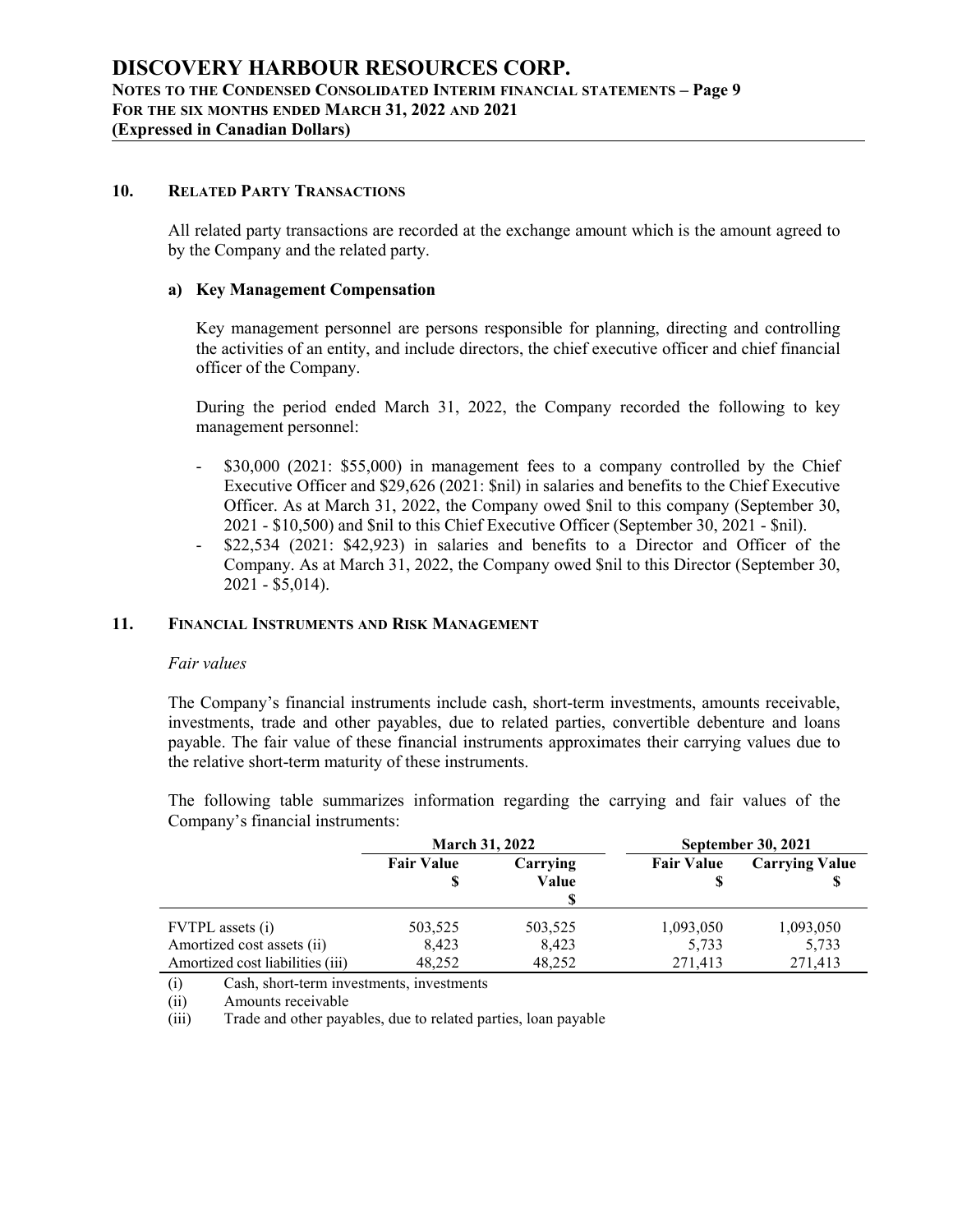## **11. FINANCIAL INSTRUMENTS AND RISK MANAGEMENT (CONTINUED)**

The Company classifies its fair value measurements in accordance with an established hierarchy that prioritizes the inputs in valuation techniques used to measure fair value as follows:

- Level 1 Unadjusted quoted prices in active markets for identical assets or liabilities;
- Level 2 Inputs other than quoted prices included in Level 1 that are observable for the asset or liability either directly (i.e. as prices) or indirectly (i.e. derived from prices); and
- Level 3 Inputs for the asset or liability that are not based on observable market data.

The following table sets forth the Company's financial assets measured at fair value on a recurring basis by level within the fair value hierarchy as follows:

| As at March 31, 2022 | Level 1 | Level 2                  | Level 3        | Total   |  |
|----------------------|---------|--------------------------|----------------|---------|--|
| Cash                 | 493,572 | $\overline{\phantom{a}}$ | $\blacksquare$ | 493,572 |  |
| Investments          | 9,953   | $\sim$                   | $\sim$         | 9,953   |  |
|                      |         |                          |                |         |  |

The Company has assessed that the recorded values of all other financial instruments approximate their current fair values because of their nature and respective maturity dates.

## *Credit risk*

Credit risk is the risk of an unexpected loss associated with a counterparty's inability to fulfill its contractual obligations. Management evaluates credit risk on an ongoing basis and monitors activities related to amounts and other receivable including the amounts of counterparty concentrations. The primary sources of credit risk for the Company arise from its financial assets consisting of cash and cash equivalents. The carrying value of these financial assets represents the Company's maximum exposure to credit risk. To minimize credit risk, the Company only holds its cash and cash equivalents with high credit chartered Canadian financial institutions. As at March 31, 2022, the Company has no financial assets that are past due or impaired due to credit risk defaults.

## *Liquidity risk*

Liquidity risk is the risk that the Company will not be able to meet its obligations with respect to financial liabilities as they fall due. The Company's financial liabilities consist of its trade and other payables, amounts due to related parties, convertible debenture and loans payable. The Company has working capital of \$463,695 as at March 31, 2022 and handles its liquidity risk through the management of its capital structure. All of the Company's financial liabilities are due on demand within one year, do not generally bear interest and are subject to normal trade terms, with the exception of the CEBA loan described in Note 7.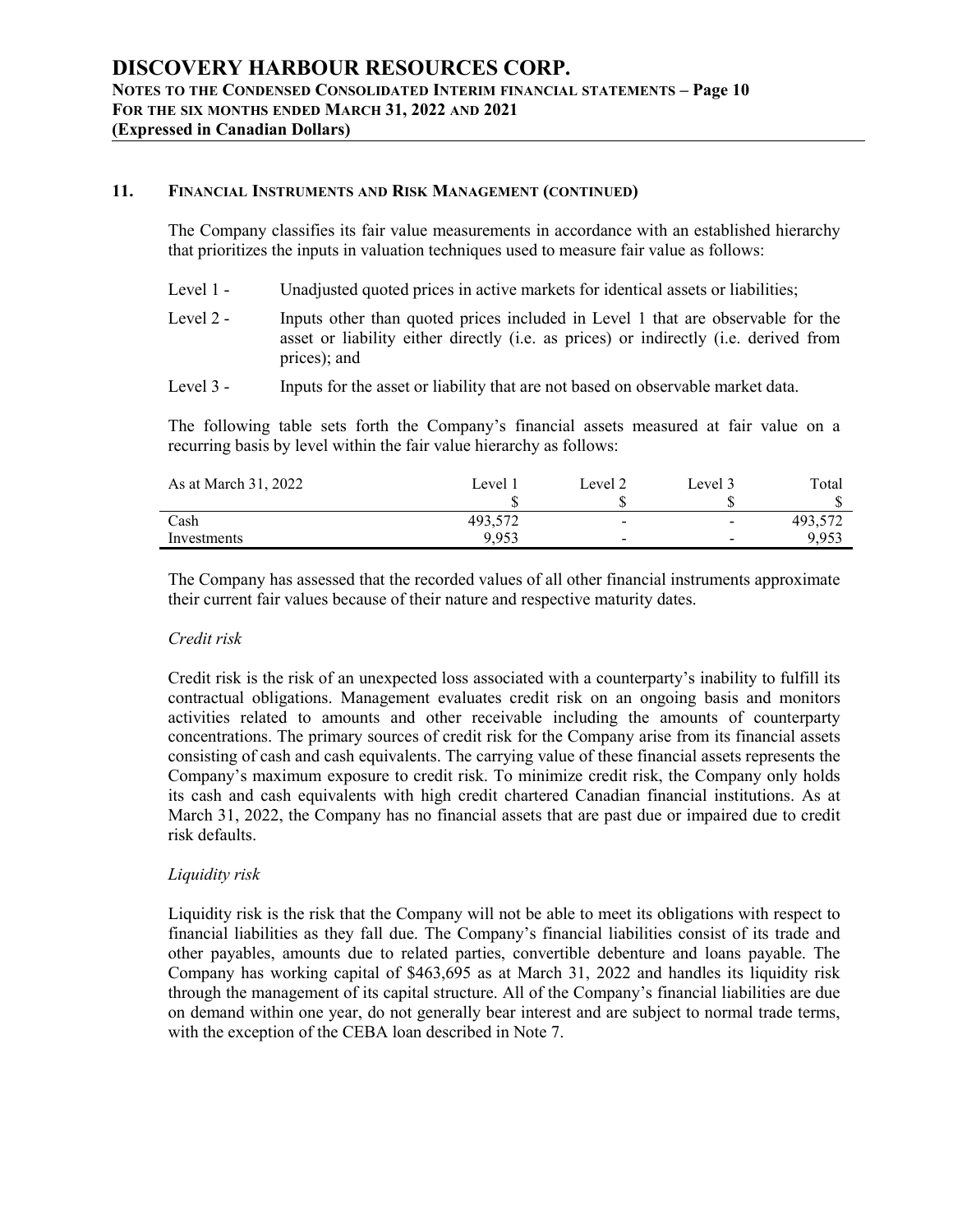## **11. FINANCIAL INSTRUMENTS AND RISK MANAGEMENT (CONTINUED)**

#### *Market risk*

Market risk is the risk of loss that may arise from changes in market factors such as interest rates, investment fluctuations, and commodity and equity prices. Market conditions will cause fluctuations in the fair values of financial assets classified as held-for-trading, available-for-sale and cause fluctuations in the fair value of future cash flows for assets or liabilities classified as held-to-maturity, loans or receivables and other financial liabilities. The Company is not exposed to significant interest rate risk as the Company has no publicly traded debt and no debt that bears variable interest. The Company's ability to raise capital to fund exploration or development activities is subject to risks associated with fluctuations in gold and metal prices. Management closely monitors commodity prices, individual equity movements, and the stock market to determine the appropriate course of action to be taken by the Company.

## *Currency risk*

Currency risk is the risk that the fair value or future cash flows of a financial instrument will fluctuate because of changes in the foreign currency exchange rates. The Company's functional currency is the Canadian dollar. The Company is exposed to foreign exchange risk because the Company's financial instruments are denominated in both Canadian dollars and US dollars, and all current exploration occurs within the United States.

## **12. CAPITAL MANAGEMENT**

The Company's objective when managing capital is to safeguard the Company's ability to continue as a going concern such that it can support continued development of its exploration and evaluation assets, pursue the acquisition and exploration of other mineral interests, and to maintain a flexible capital structure for its projects for the benefit of its shareholders and other stakeholders. The Company is not exposed to externally imposed capital requirements.

The Company considers items included in equity to be capital. The Company manages the capital structure and makes adjustments to it in light of changes in economic conditions and the risk characteristics of the underlying assets. In order to maintain or adjust its capital structure, the Company may issue new shares, sell assets to settle liabilities, option its properties for cash from optionees, enter into joint venture arrangements, return capital to its shareholders or adjust the amount of cash.